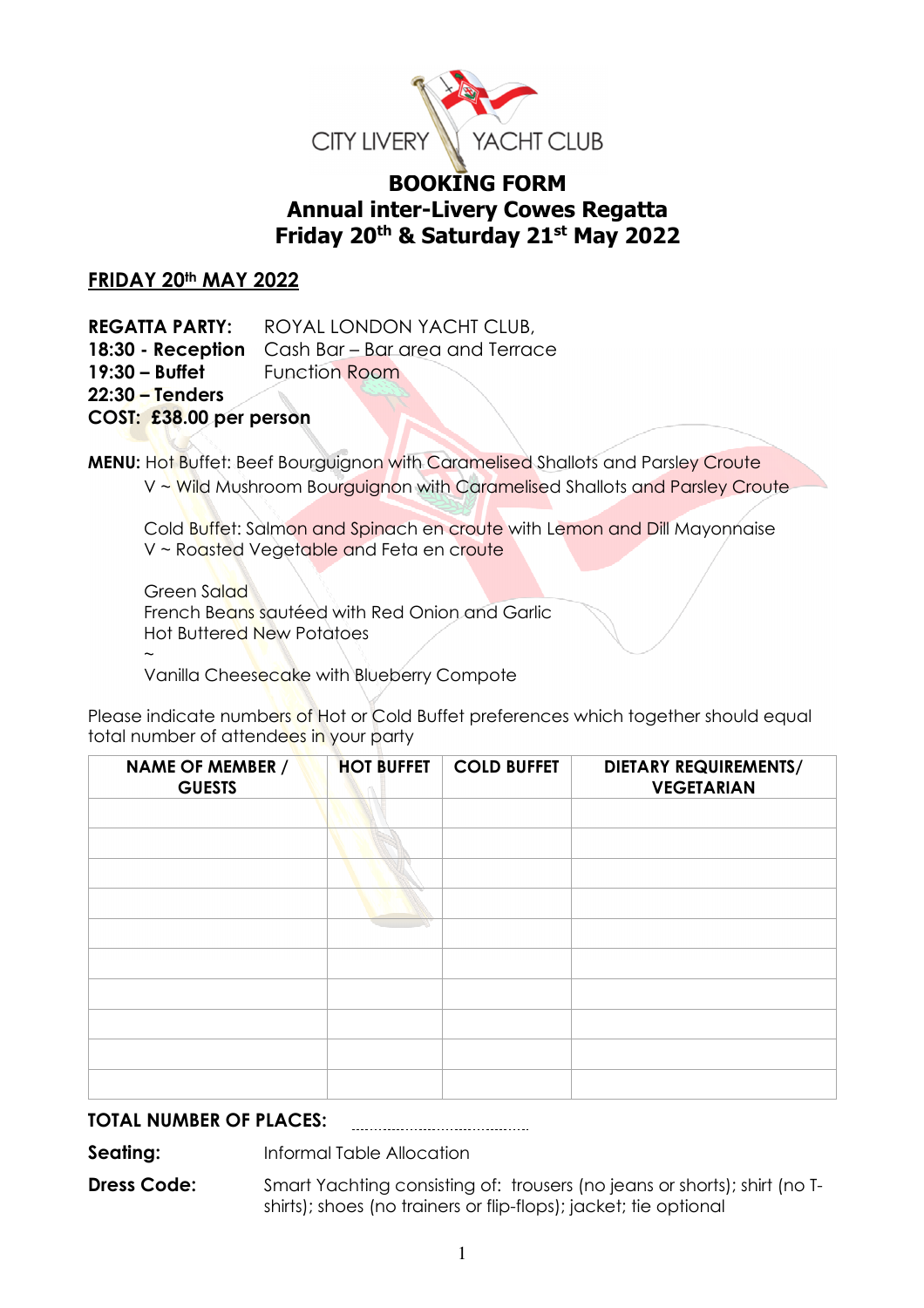

## **SATURDAY 21st MAY 2022**

## **PRESENTATION DINNER: ROYAL YACHT SQUADRON**

- **18.30 Reception:** Glass of Fizz, plus a top up. Cash bar will also be available.
- **19.30 DINNER**: includes three courses and half bottle of wine per person
- **COST: £108.50 per person**
- **MENU:** Isle of Wight Asparagus, Smoked salmon & Poached Egg on an English muffin, Hollandaise sauce & celery herb salad

#### **Vegetarian:**

Isle of Wight Asparagus & Poached Egg on an English muffin Hollandaise sauce & celery herb salad

#### **They Don't**

 Slow-roasted local Lamb Breast filled with a fruit & herb farce enhanced with pulled lamb breast & a rich caramelised onion sauce, pommes dauphinoise, butternut squash, spinach & green beans

## **Vegetarian:**

Char Grilled Summer Vegetables Nestled on a Bed of Crushed New Potatoes with a Rich Tomato and Basil Sauce and Feta Cheese

#### की परिष्ठीक

 Summer pudding with crème Chantilly & mixed berry compôte with RYS shortbread

#### ৰ্জন্থপুষ্ঠক

Coffee, fresh Mint Tea and Petits Fours

| <b>NAME</b> | STARTER   VEG.START | <b>MAIN</b> | VEG.MAIN   DIETARY REQUIREMENTS |
|-------------|---------------------|-------------|---------------------------------|
|             |                     |             |                                 |
|             |                     |             |                                 |
|             |                     |             |                                 |
|             |                     |             |                                 |
|             |                     |             |                                 |
|             |                     |             |                                 |
|             |                     |             |                                 |
|             |                     |             |                                 |
|             |                     |             |                                 |

## **If you have more guests, please copy this form.**

**TOTAL NUMBER OF PLACES:**  

**SEATING:** Formal Seating Plan

**DRESS CODE:** Reefers or Blazers, gentlemen members, please wear CLYC tie; **it is recommended that the ladies bring a wrap or jacket**